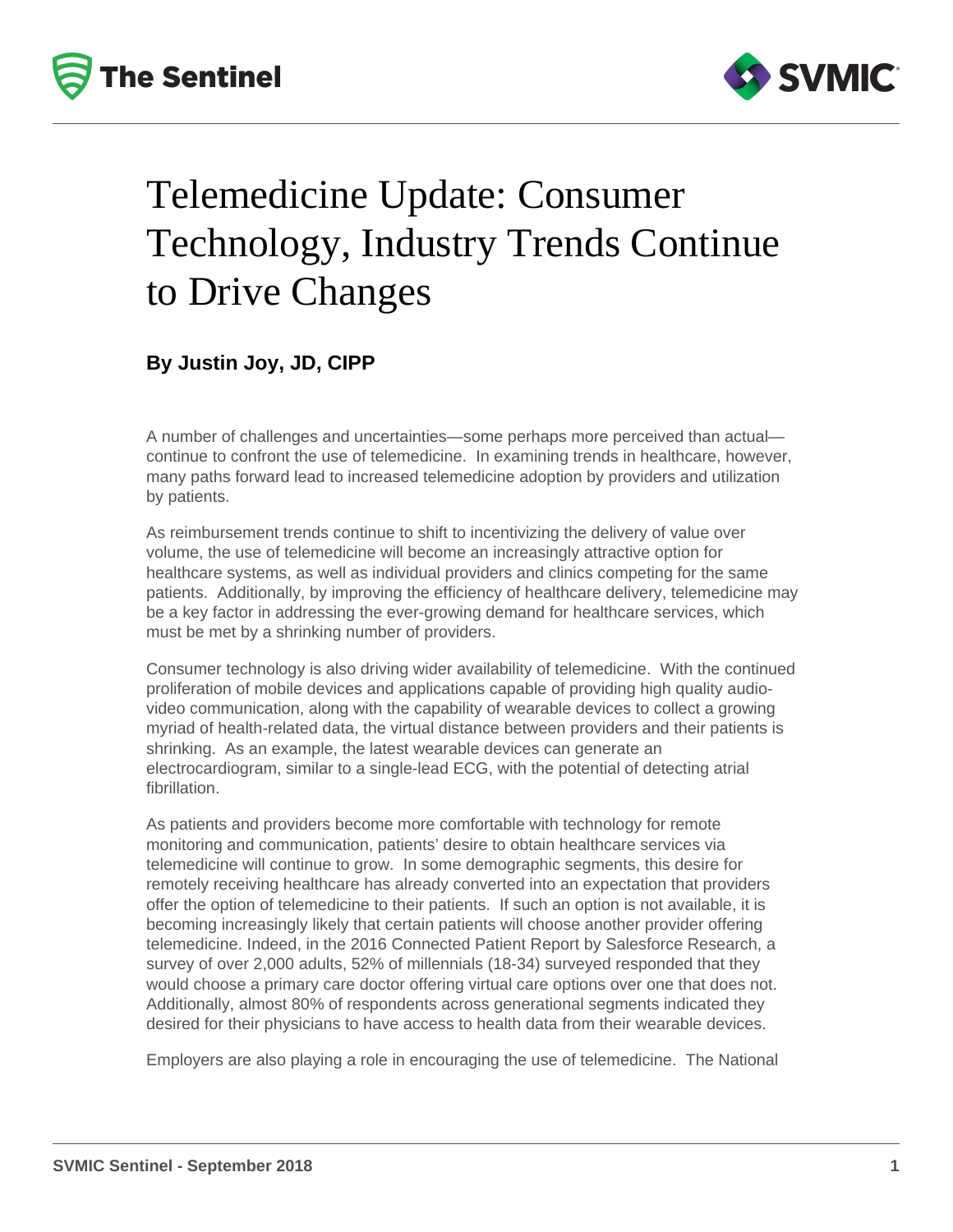



Business Group on Health's Large Employers' 2018 Health Care Strategy and Plan Design Survey of 148 large employers showed that 96% of surveyed companies offered a telemedicine benefit to their employees. With the reported per-employee healthcare cost of \$14,000 per year in 2018, these large organizations realize the potential of using telemedicine as a way to significantly reduce the cost of healthcare. This survey also revealed that only 20% of large employers offering a telemedicine benefit reported an employee utilization rate of 8% or more, indicating a significant potential for growth in this segment. Another area for substantial growth is in small and mid-sized employers. According to a 2017 Society for Human Resource Management survey of over 3,000 employers, most employing less than 500 employees, only 34% were offering a telemedicine employee benefit. This number was 23% in the 2016 survey and was even not surveyed in prior years.

As technology and employer benefits make telemedicine more accessible for patients and providers, the level of comfort on both sides of the telemedicine visit should increase, particularly with a provider familiar to the patient. An online survey of over 4,000 patients conducted in 2015 indicated that while only 4% of the survey respondents had participated in a video telemedicine visit, over half indicated they would be willing to see their provider by telemedicine.[1] Perhaps more interesting, only 19% indicated that they would be willing to see a provider at a different group by telemedicine.

Despite the growing demand for telemedicine on the patient side, a 2018 survey[2] of over 600 primary care and specialty physicians by the accounting firm Deloitte indicated that only 14% of physicians have audio-video capability for telemedicine visits and only 18% plan to add the capability within the next two years. Two of the leading reasons cited in the survey for why providers hesitate to adopt the technology—medical errors (36%) and data security/privacy concerns (33%)—can be addressed with becoming familiar with the technology and putting procedures in place to minimize these risks. Paradoxically, the survey also revealed that 9 out of 10 physicians recognized the benefits of virtual care technologies.

The lack of clear reimbursement parameters for both private and public payers remains one of the biggest challenges to widespread telemedicine adoption and utilization. States continue to adopt so-called payment parity laws requiring, at least in principle, commercial health insurers provide similar levels of coverage for services that can be provided in the same manner by telemedicine as in-person. As of 2018, according to the American Telemedicine Association[3], nearly 40 states have a form of a parity law in place or in the legislative process, with some states increasing the scope of coverage of existing laws.

On the public payer side, in April 2018, the U.S. Department of Health & Human Services Office of Inspector General issued a report[4] on CMS telehealth claim payment practices. The report stated Medicare paid a total of \$17.6 million in telehealth payments in 2015. This amount is a minuscule fraction of the over \$600 billion in total Medicare benefits spending in 2015. Slowly but surely, however, the CMS reimbursement picture continues to improve for telemedicine. Provisions in the proposed CY 2019 Physician Fee Schedule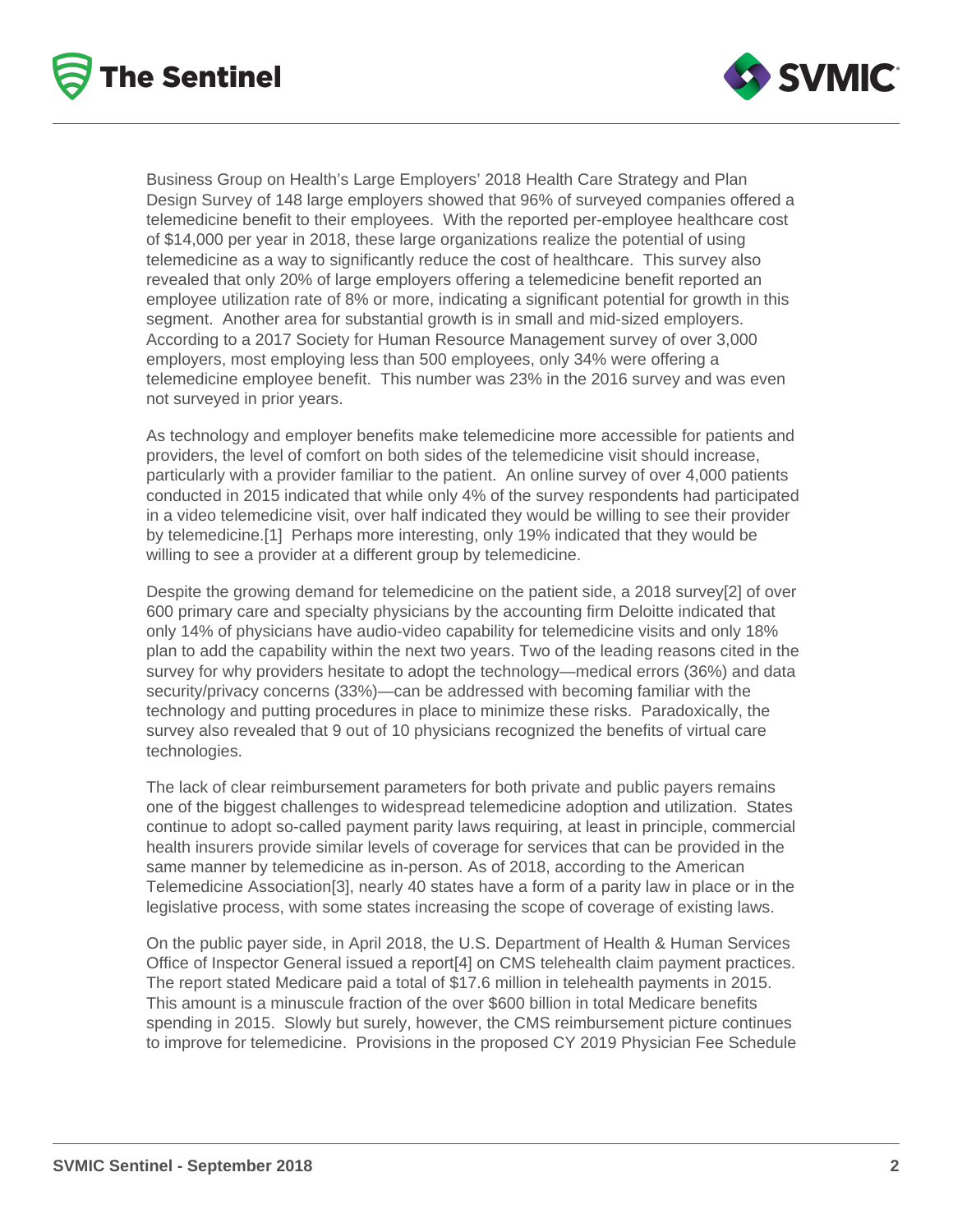include expanded Medicare-covered telehealth services for reimbursement related to prolonged preventive services.

Telemedicine has been utilized in various forms for many years. What has changed, and continues to change at a rapid pace, is the technology available not only for low cost, high quality audio-visual communication directly between providers and patients but also the development and proliferation of devices that make virtual care even more valuable by providing real-time patient data. As the reimbursement environment becomes more attractive for telemedicine and healthcare trends are continually favoring value and outcomes over visits and volume, providers should be increasingly mindful of their patients' growing desire and expectation for receiving high quality care conveniently and efficiently.

[1]. Welch, et al., Patient Preferences for Direct-To-Consumer Telemedicine Services: A Nationwide Survey, BMC Health Services Research (2017) 17:784.

[2] Deloitte 2018 Survey of US Physicians, "What can health systems do to encourage physicians to embrace virtual care?"

[3] American Telemedicine Association State Policy Resource Center, "States with parity laws for private insurance coverage of telemedicine (2018)," accessed September 20, 2018.

[4] <https://oig.hhs.gov/oas/reports/region5/51600058.asp>or full report at <https://oig.hhs.gov/oas/reports/region5/51600058.pdf>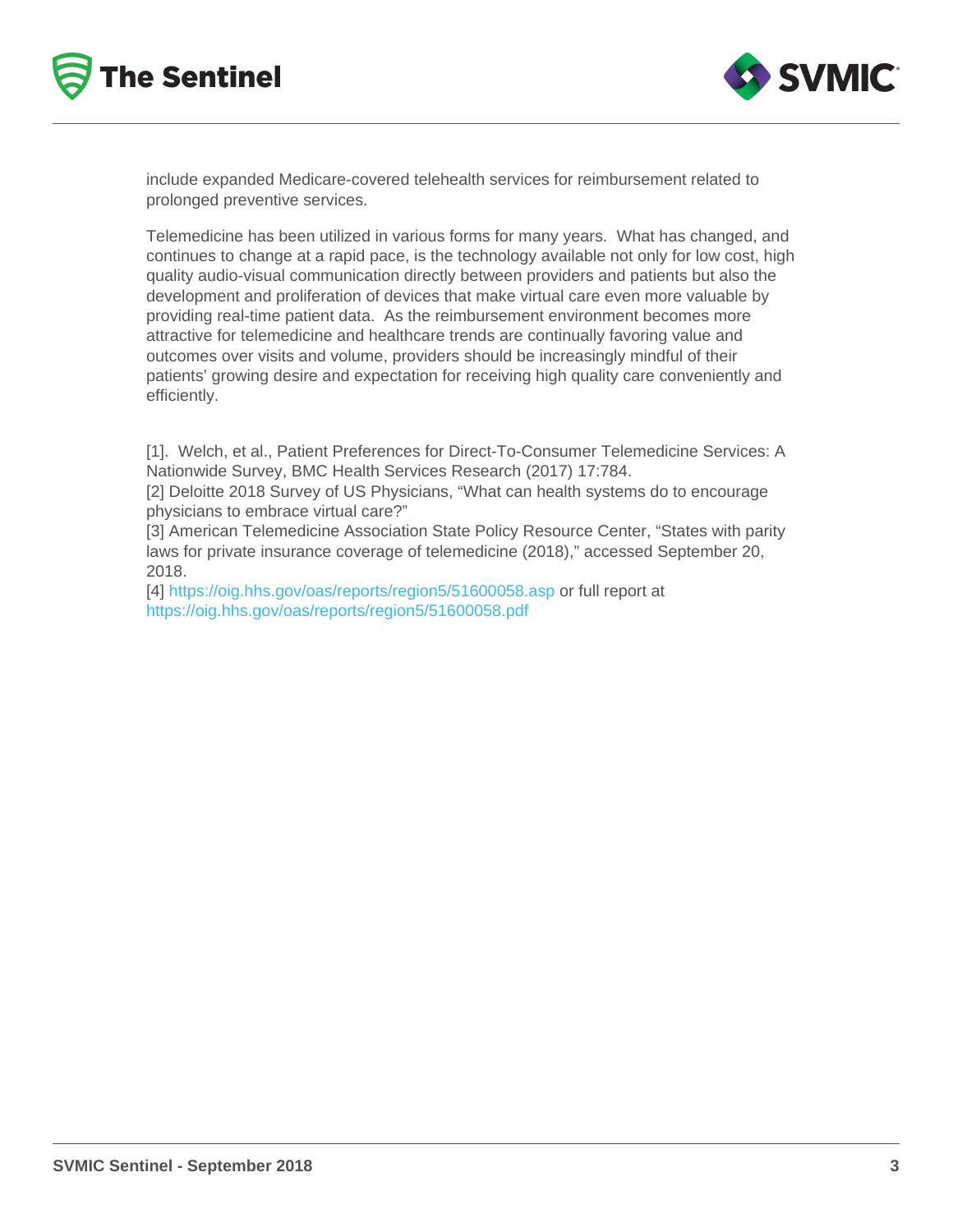



## Know Your Medical Record

#### **By Tim Behan, JD**

Know your medical record. It's an obvious statement. It's a simple statement. On the face of it, it shouldn't even be a necessary topic of discussion because it is presumed that we in fact do know our records. But that presumption is rebutted each and every day by reality. The reality of a steady stream of patients, many with complicated and extensive histories. The reality of procedures taking longer than expected, leaving little time for preview or review. The reality of peripheral business and insurance issues that can slow the practice of medicine to a crawl. And lastly, the reality of electronic medical records that have been known at times to make accessing and obtaining correct medical information more difficult. All of these considerations and stresses can leave little time to know the critical bits of information in a patient's chart. Most of the time it is not a problem. But when it does become a problem, the results can be catastrophic. The following three cases illuminate this point.

An expectant 34-year-old mother of one of our insured obstetricians underwent routine screening for Group B Streptococcus, as ordered by the doctor. The OB physician assumed that the test result was transmitted to the hospital. The result was positive and scanned into the patient's EHR, maintained by the doctor, since he ordered the test. The result went unread. On the day of delivery, the vaginal delivery was performed as though the result was negative because they did not have instructions to the contrary. The doctor assumed the result was negative because the hospital scheduled it as a routine vaginal delivery. The chart, with the positive test result, was readily accessible in the hospital prior to the birth. The chart was again not reviewed by the doctor or hospital staff. Mom had an uneventful delivery of a male baby, and both were discharged home in due course. However, the mom returned the day after discharge when her baby began suffering seizures. It was then that the doctor saw mom's positive Group B Strep test, and the male baby was diagnosed with sepsis and meningitis. After a prolonged hospital course, he was discharged to return home. A lawsuit was then filed against the obstetrician and the hospital. Litigation took some time, however, as the extent of the damage to the child could not be determined until more time passed. The child had some fairly severe neurological deficits from the untreated Group B Strep, and a settlement was reached by all defendants prior to trial.

A 29-year-old male patient presented to a gastroenterologist with a laundry list of abdominal issues including diverticulosis and irritable bowel syndrome. The patient was new to the area and was establishing care. At this visit, the patient noted on his new patient questionnaire that he had Ehlers-Danlos syndrome, a connective tissue disorder. He had some mild complaints, which were treated conservatively. The patient returned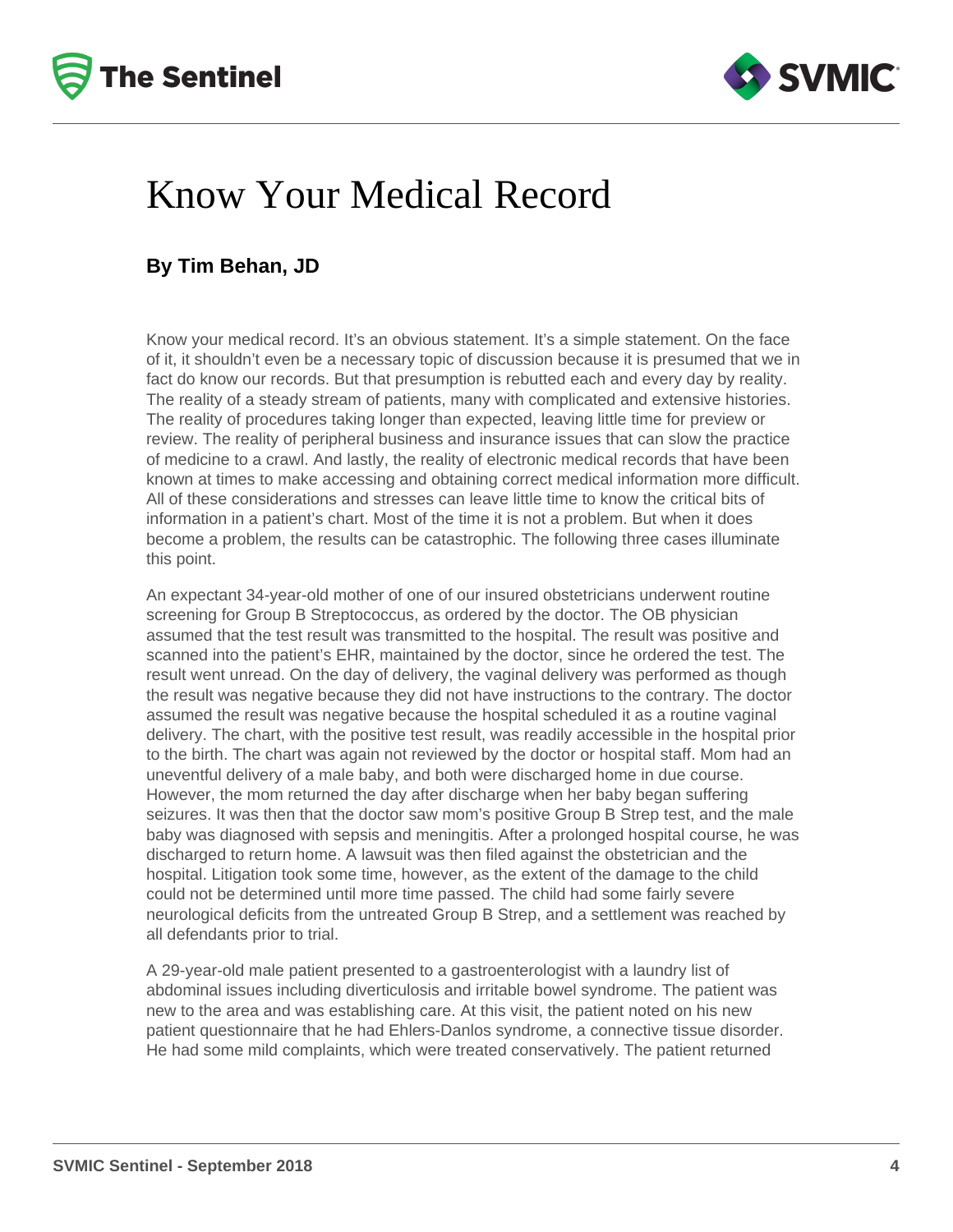



less than five months later, this time complaining of more severe abdominal problems, including bloody diarrhea. Due to the patient's extensive history, the doctor scheduled an immediate EGD and colonoscopy. On the pre-procedure form, the patient failed to note that he had Ehlers-Danlos. The procedures went well and the patient was sent home. Later that evening, the patient called the office stating that he was vomiting and had some abdominal pain. The doctor prescribed Phenergan and set up an appointment for the next day. Before the patient could be seen, he went into cardiac arrest and suffered brain damage. It was later determined the patient's duodenum had been perforated during the procedure. The lawsuit that soon followed alleged that the doctor should have been more aggressive in treating the patient's post-procedure complaints since the initial intake form mentioned the connective tissue disorder. The gastroenterologist relied on the patientcompleted questionnaire and failed to review his own record, which included the history of Ehlers-Danlos Syndrome. The defense countered that the patient failed to note the syndrome on the pre-procedure form, but a jury agreed with the patient's contention and rendered a significant verdict against the doctor.

A pediatrician referred his young male patient to a local ENT due to continuing issues with upper respiratory tract infections. At the initial visit, the parents noted that their son also suffered from frequent restless and noisy breathing while sleeping. The ENT sent the child for a study to determine if he had sleep apnea, which would dictate the best place for him to have his surgery. In the meantime, surgery to remove his tonsils and adenoids was scheduled at the ambulatory surgery center. If the study confirmed sleep apnea, the surgery was going to be moved to the nearby hospital. The study did confirm that the young boy had sleep apnea. This finding was placed, unread, in the doctor's chart. A few weeks later, the adenotonsillectomy took place at the ambulatory surgery center. After the ENT completed what appeared to be a routine procedure, he left the patient with the anesthesia team to awaken the boy and discharge him home. The problem was, the child did not awaken easily. The anesthesia team administered oxygen via an ambu bag and a mask. Eventually, they administered Narcan. Everyone involved was still unaware of the sleep study finding of apnea. No thought was given to transferring the child to the hospital. Finally, the patient was stable enough to send home. Later that night, the parents found their son with a bluish color and in respiratory distress. The child was rushed to the ED and resuscitated. He was admitted for an extended stay but passed away. An attorney for the family alleged that the procedure should have never taken place in an ambulatory surgery center based on the sleep apnea. It was difficult to refute that contention based on the fact that was the exact purpose of obtaining the sleep study. An out-of-court settlement was reached.

The specialties and procedures involved in the above cases are all very different. But there is a common theme running through all of them: information was obtained and placed in the medical records, whether it was test results or a questionnaire. In all three cases the information was critical to the rendered treatment. In all three cases the information was not reviewed, leading to devastating consequences. Had there been stronger systems in place to ensure that test results had been received and reviewed, communicated to the patient and follow-up treatment decisions made, the outcomes for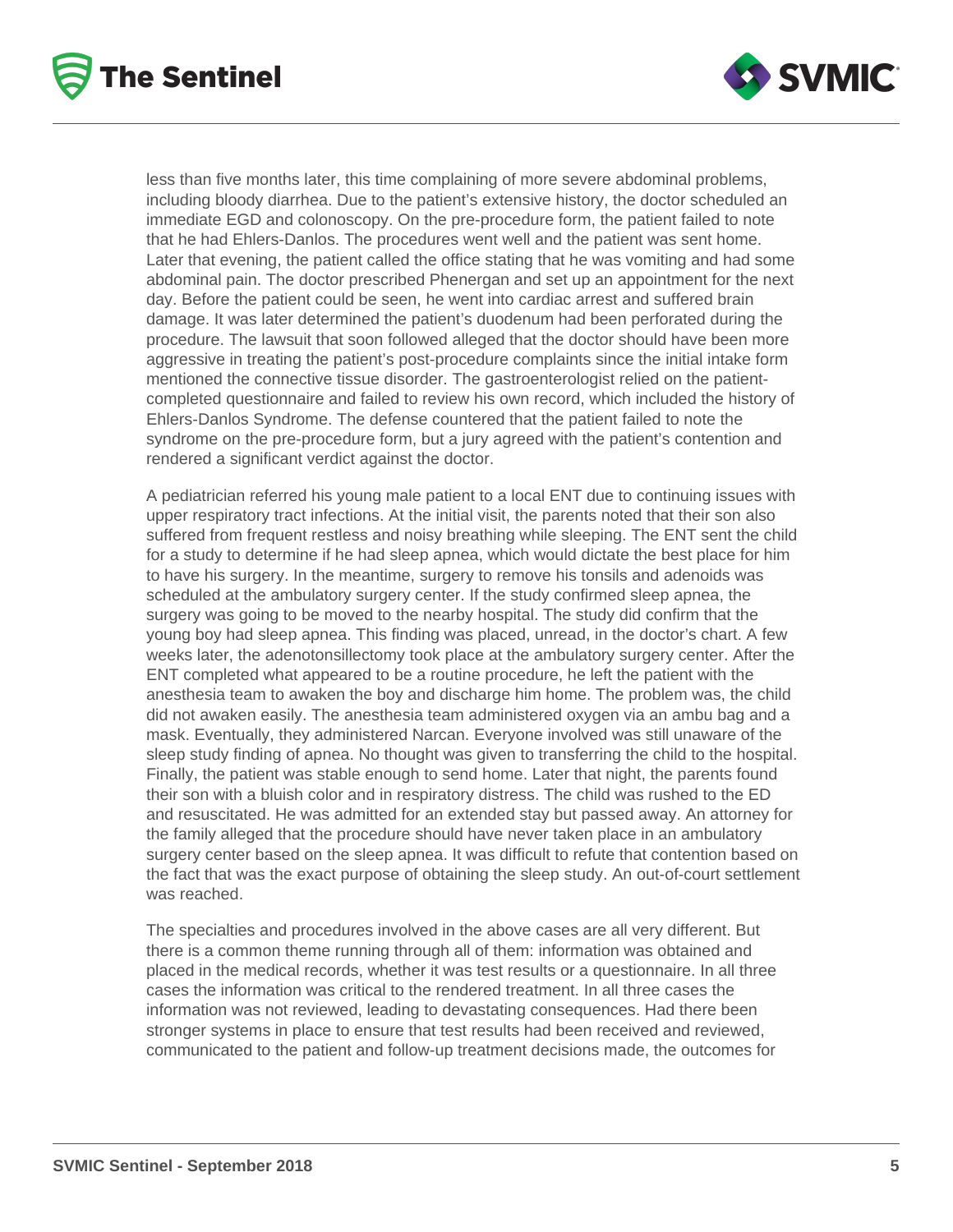



these three patients would most likely have been much different.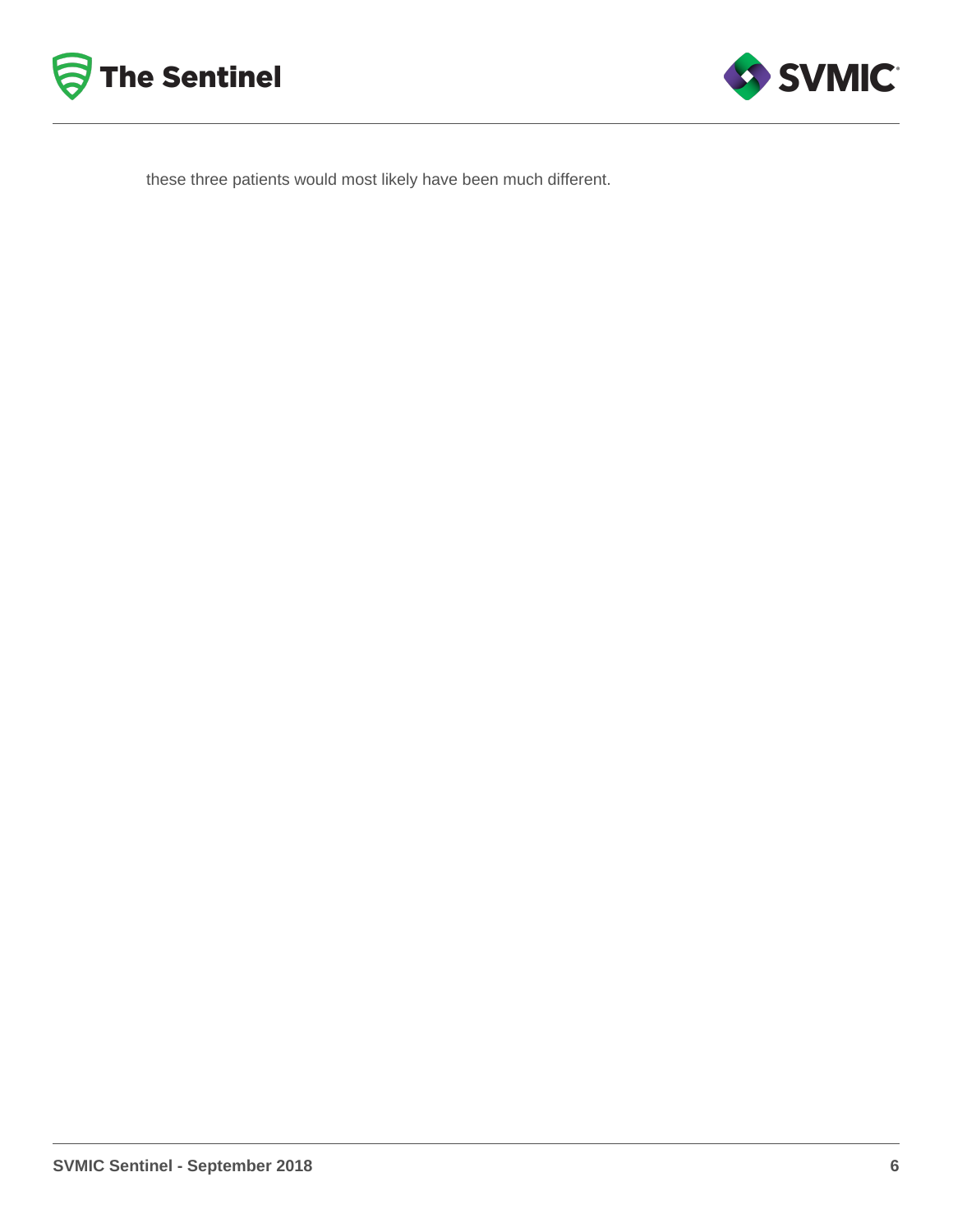



## Informed Refusal

### **By Julie Loomis, RN, JD**

Physicians and other clinicians are well aware of the legal obligation to provide informed consent for treatment. A fundamental component of consent is providing the patient with sufficient information to make an informed decision about the risks, benefits, and alternatives of the proposed treatment. Clearly, one of the alternatives to treatment is to forgo it altogether. Patients have autonomy with regard to healthcare, and many patients elect to refuse treatment based on a number of factors such as cost, health literacy, fear of a particular procedure, and cultural or religious considerations. When this is the case, it's important to document the patient's reasons for refusal as well as the physician's discussion of the indications for the treatment, consequences of refusal, and any follow-up conversations and educational materials provided to the patient. Physicians and other healthcare providers should document using a refusal of treatment form or make other appropriate documentation. Some recent examples of informed refusal claims against SVMIC-insured physicians include the following medical situations:

- A lymph node biopsy revealed metastatic squamous cell carcinoma, but the patient refused radiation or chemotherapy.
- A patient in premature labor experienced hemorrhage from placental abruption but delayed consent for emergency C-section for 10 minutes, resulting in delivery of a stillborn infant.
- An EKG showed a bundle branch blockage, but the patient refused follow-up treatment and cardiology consult.
- An elderly patient with pulmonary hypertension, mitral valve disease, hypertensive heart disease, and atrial fibrillation refused any evaluation or treatment for these problems.
- A patient with a strong family history of colon cancer refused a screening colonoscopy because insurance would not pay for the procedure. The patient was subsequently diagnosed with colon cancer.

All of these cases were resolved successfully due to the fact that there was documented evidence that the patients were provided sufficient information on the risks of forgoing treatment. The important elements of documenting informed refusal include the following:

- Document the patient's reasons for refusal.
- Emphasize that the patient understood the risks of refusing the recommended care.

Try also to obtain the patient's signature on an "informed refusal" form. Several entities including the American Medical Association, American College of Obstetricians and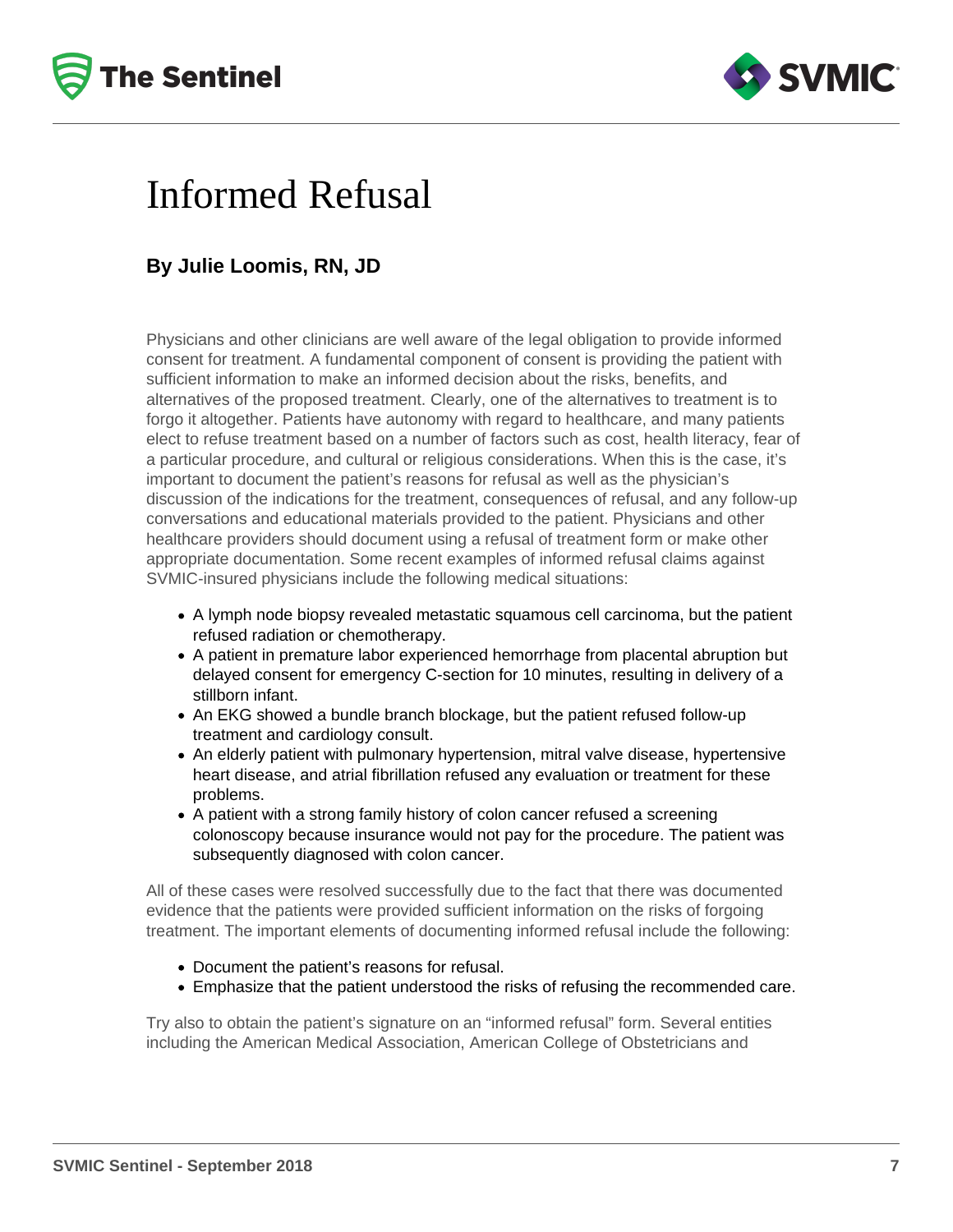Gynecologists, American Academy of Pediatrics, American Academy of Family Physicians, and others have sample forms, both general and specific, to a particular refusal (vaccines, genetic testing, dialysis, etc.). SVMIC also has a general sample informed refusal form that may be downloaded [here](/resources/clinical-processes). By using a refusal form, the patient may better appreciate the potentially serious consequences of their decision. If the patient refuses to sign the form, the documentation in the record regarding any discussion(s) with the patient, their reasons for refusing the care and their refusal to sign the form should suffice.

If the patient was referred to the clinic as a consult, be sure to document the above information in a letter to the referring physician.

This documentation may become crucial to avoiding a negligence claim in the event of an adverse outcome. Refusal to adhere to recommended treatment may result in a decision to discharge the patient from practice. Discharging a patient for non-adherence should be a last resort only after inquiring about and attempting to resolve barriers to adhering to the treatment plan. As noted earlier, many patients are unable to afford the medication or recommended testing, do not have transportation, do not understand the care instructions or have other barriers to adherence. It's a patient's right to refuse treatment, but it's the physician's duty to ensure that refusal is well-informed.

If you have questions or concerns, or would like to discuss a particular situation, please call 800-342-2239 and ask to speak to a member of our claims attorney staff.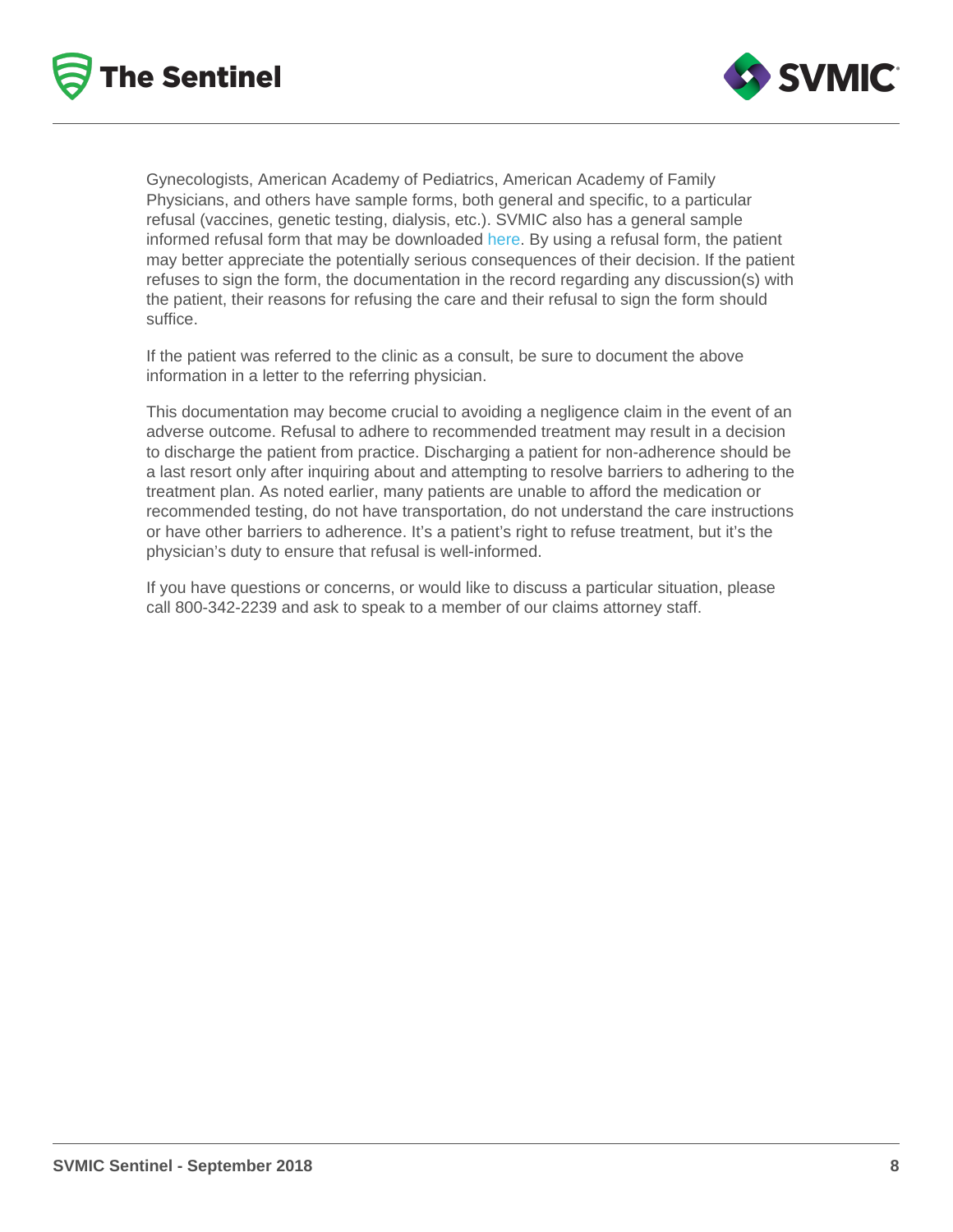



# Chance Encounter Results in Privacy Breach

**By**

The following article is based upon an actual claim situation experienced by an SVMIC policyholder. The details have been altered to protect our policyholder's privacy.

What images do the terms "security breach" or "privacy breach" conjure up when you see them? Most people think of ransomware attacks or identity thieves hacking systems and stealing personal information, as these instances are so prevalent in the news. While security or privacy breaches often involve electronic systems, the terms may also apply to non-electronic records.

Dr. Collin James,\* a pediatrician, enjoyed practicing in the small community where he and his family also lived. One evening on his way home from a busy day seeing patients, he stopped by the grocery store to pick up some items for dinner. While contemplating the butter selection in the dairy section, a woman approached him with a small child.

The child was a patient of his, and Dr. James recognized his mother and the boy immediately. After greeting them warmly, the mother of the child mentioned that her son was still running a low-grade fever, even though he had taken antibiotics since they saw Dr. James in his office a week ago. She asked him what to do and Dr. James advised that if she was concerned, she should take her son to the emergency department at the local hospital, or if she thought he could wait, she should phone the office in the morning and he would be happy to see her child. She said she would think about it and would probably call him in the morning.

Dr. James asked the woman to remind him of her child's date of birth and full name so that he could let his office staff know to check on her son in the morning if they have not heard from her. He wrote this information along with a quick summary of their conversation on the back of his grocery list, with the intention of adding notes regarding this encounter into the boy's medical record as well as following up with the patient.

Once Dr. James got home and unloaded the groceries, he proceeded to log in to his laptop and access the office medical records to enter his notes. He looked in his pocket where he had kept his grocery list, and it was not there. He took all of the grocery bags out of the recycle bin and checked for the note there, to no avail. He traced his steps back to the car and looked all over the car, including the trunk, but he could not find the note.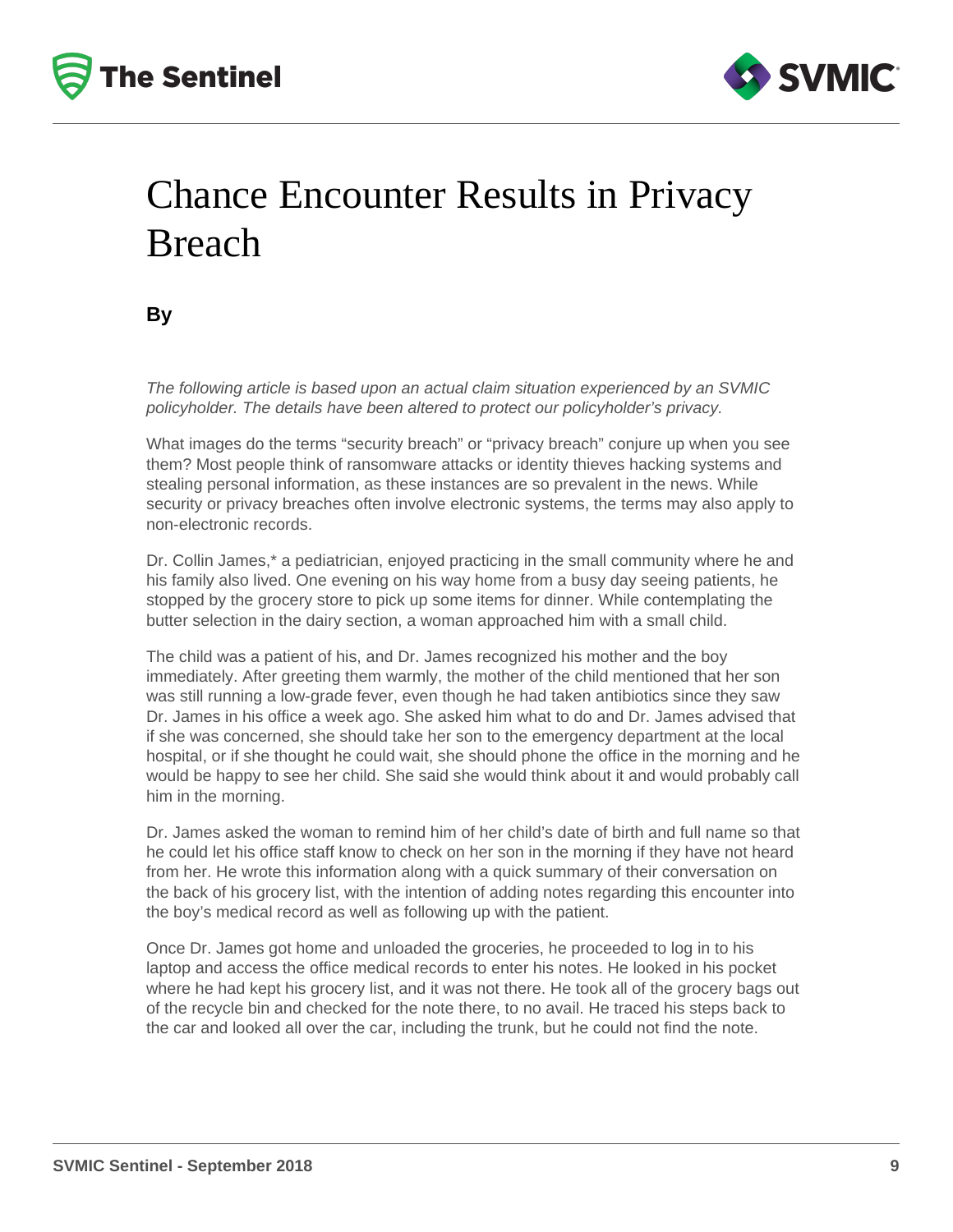He returned to the store, scanning the parking lot and then searching throughout the store but could not find the note anywhere. Dr. James remembered the name of the child, but recognized the possible ramifications of the disclosure of protected health information, which included the child's full name, date of birth and notes regarding his condition.

As soon as Dr. James got to the office in the morning, the first thing he did was to ask his staff to follow up with the patient. The second thing he did was call SVMIC, since he knew his coverage included \$50,000 of cybersecurity insurance coverage.\*\* He spoke with an SVMIC claims attorney, who then forwarded the information to NAS Insurance, SVMIC's partner in cybersecurity coverage.

The cybersecurity coverage included coverage for "a claim for an actual or alleged security and privacy wrongful act." A "security and privacy wrongful act" as defined in the endorsement is "the failure to prevent or hinder a security breach , which in turn results in…the theft, loss or unauthorized disclosure of electronic or non-electronic confidential commercial, corporate, personally identifiable, or private information that is in an insured's care, custody or control." NAS was able to assist Dr. James in determining how he should proceed in mitigating any damage caused by the lost note, including notification of the patient.

In addition to the cybersecurity coverage through NAS provided in SVMIC's medical professional liability policy, there are other tools available to our policyholders. Through SVMIC's partnership with NAS, our policyholders have access to NAS cyberNET. This site features monthly cybersecurity updates, webinars and online training and support. Access this site [here.](/resources/cyber-security) In addition, SVMIC's Medical Practice Services offers consulting and training related to cybersecurity and HIPAA.

#### \*All names have been changed

\*\* Cybersecurity coverage is subject to terms, conditions and exclusions not described in this article. The information contained in this article concerning cybersecurity insurance is intended to give you an overview of the coverage available. None of the information—including any policy or product description—constitutes an insurance policy or guarantees coverage. The policy contains the specific details of the coverages, terms, conditions and exclusions and coverage determination is made by the company at the time of a claim.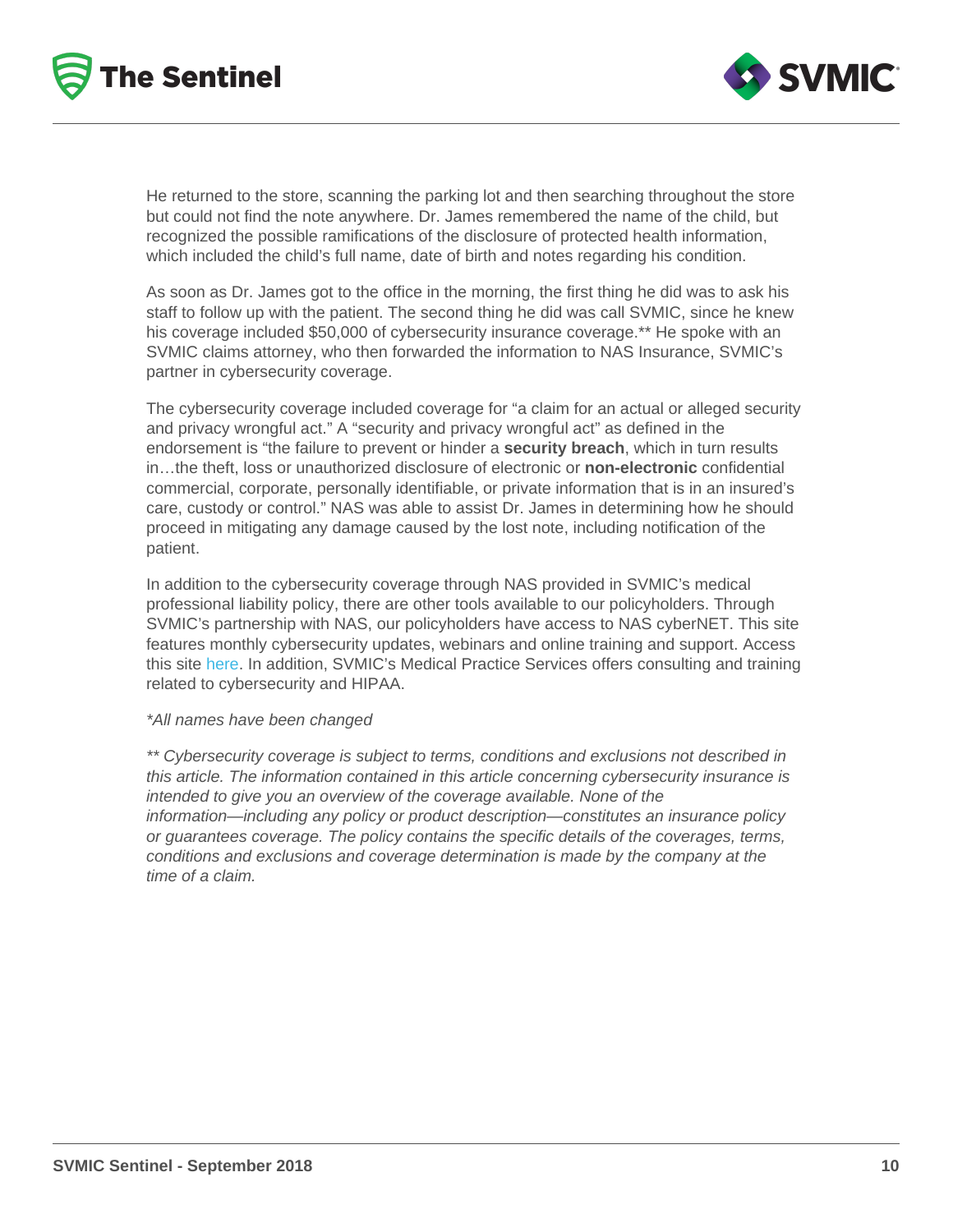# Some Physicians Receive Alterations to 2017 QPP Scores

By Elizabeth Woodcock, MBA, FACMPE, CPC

The Centers for Medicare & Medicaid Services (CMS) updated the 2017 Quality Payment Program (QPP) performance scores for some participants. Released in mid-September, the updated feedback will impact Medicare payments in 2019. The scores were changed based on the CMS' review of several program variables, to include the hardship exceptions for Extreme and Uncontrollable Circumstances. CMS extended the review deadline to October 15, so please review the accuracy of your scores in the interim. If you need assistance in obtaining or interpreting your scores, contact the QPP Service Center by phone at 866-288-8292 or [by email](mailto:QPP@cms.hhs.gov).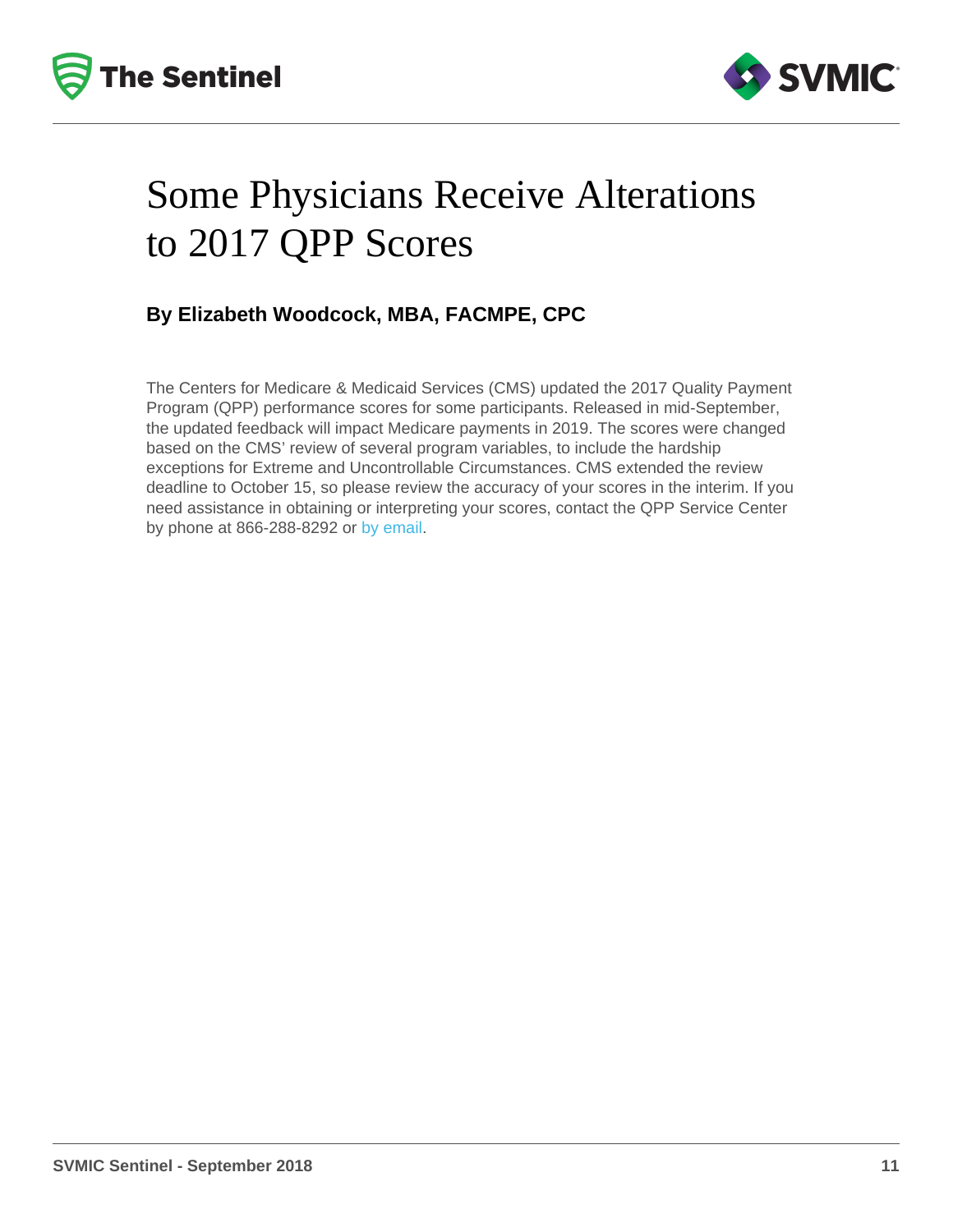



## It's Due Time: Patient Self-Scheduling

#### **By Elizabeth Woodcock, MBA, FACMPE, CPC**

Blame OpenTable®, Uber®, or ATMs, but the world of self-service is knocking on physicians' door as patients desire self-service tools. Patient self-scheduling solutions need not encumber your practice; in fact, they can be an excellent way to reduce a burden on your already-overworked administrative staff. In addition to freeing up some staff time, self-scheduling can benefit your practice by:

Allowing cancelled slots to convert to arrivals; for example, on Tuesday morning, Ms. Smith cancels her long-scheduled Friday morning appointment, while Mr. Jones self-schedules in that now-available slot on Wednesday. That appointment slot may have otherwise gone unfilled.

Reducing no-shows, as patients are in charge of their appointment – and can better reference their personal calendars when choosing the right date and time.

Permitting access to the functionality 24/7 and (typically) via a mobile device, allowing working professionals a better shot at obtaining an appointment – perhaps encouraging a younger, more commercially insured patient population to access your practice.

Integrating appointment confirmations, allowing patients to have documentation of their appointment date and time, and, if applicable, providing a convenient link to your location to improve patients' timeliness of arrival.

Engaging patients in other self-service tools that could improve your efficiency, such as notification of normal test results.

While there is fear of the unknown, there's no reason you have to convert your entire appointment schedule to a self-service option. Look for a solution that puts you in charge of managing this offering, which can be limited to only certain time slots (for example, in the afternoon), as well as particular types of patients (for example, exclusively established patients – or only a cohort of patients, such as those seeking a flu shot). Many products offer integrated, rules-based decision trees to ensure that the "wrong" patient doesn't end up in the "wrong" slot – and remember that you can still monitor the schedule just as you